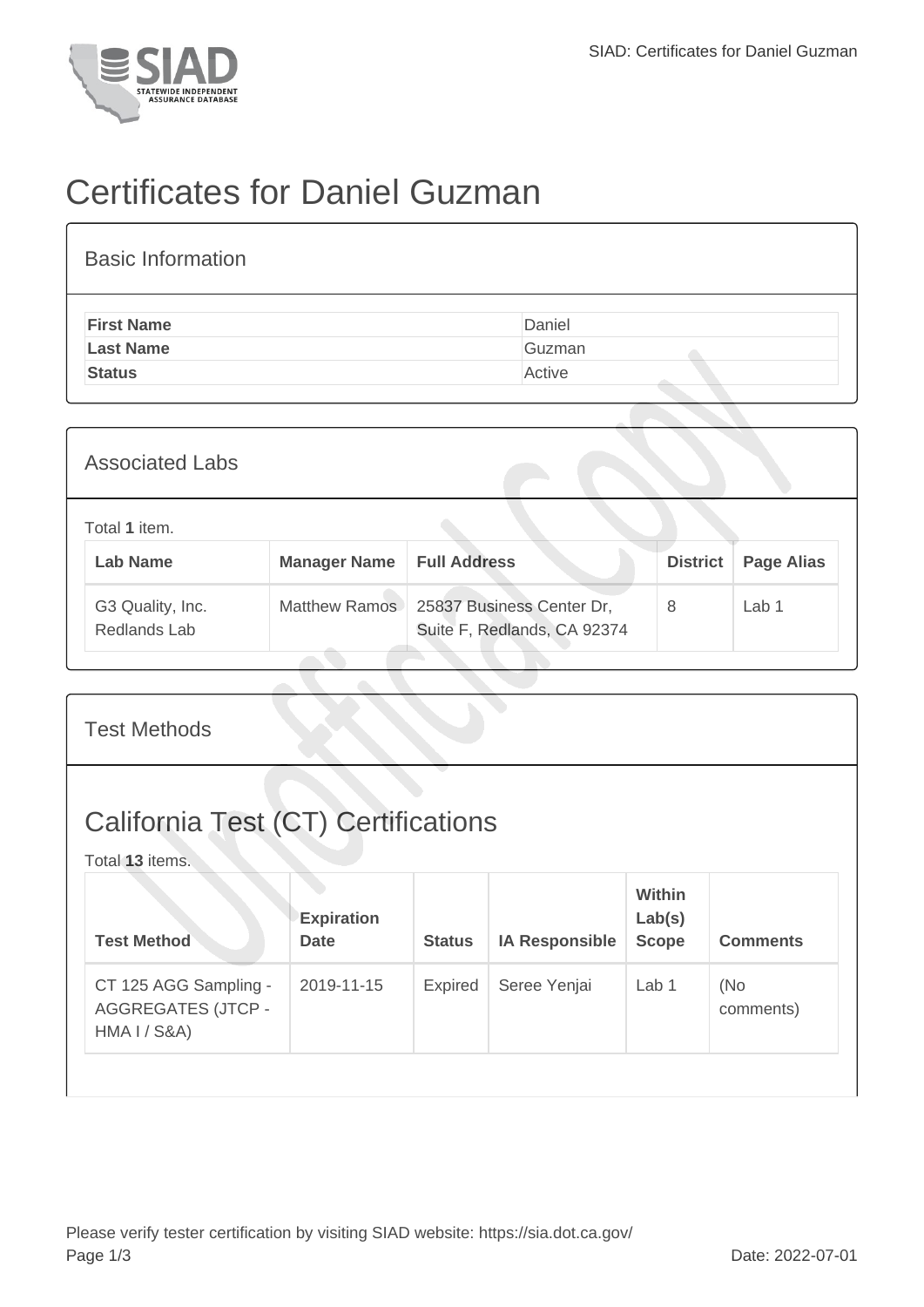

| <b>Test Method</b>                                                                             | <b>Expiration</b><br><b>Date</b> | <b>Status</b>  | <b>IA Responsible</b> | Within<br>Lab(s)<br><b>Scope</b> | <b>Comments</b>   |
|------------------------------------------------------------------------------------------------|----------------------------------|----------------|-----------------------|----------------------------------|-------------------|
| CT 231 Relative<br>Compaction - Nuclear<br>Gage                                                | 2019-11-15                       | Expired        | Seree Yenjai          | Lab <sub>1</sub>                 | (No<br>comments)  |
| CT 504 Air Content of<br><b>PCC - Pressure Method</b><br>(JTCP - PCC)                          | 2026-10-29                       | Active         | Sarbjit Grewal        | Lab <sub>1</sub>                 | (No<br>comments)  |
| CT 518 Unit Weight -<br>PCC (JTCP - PCC)                                                       | 2026-10-29                       | Active         | Sarbjit Grewal        | Lab <sub>1</sub>                 | (No<br>comments)  |
| CT 523.1 Section B.1 &<br><b>B.2 Flexural Strength</b><br>(Field Fabrication) (JTCP<br>$- PCC$ | 2026-10-29                       | Active         | Sarbjit Grewal        | Lab <sub>1</sub>                 | (No)<br>comments) |
| CT 523.2 Section B.3<br>Flexural Strength (Lab<br>Test)                                        | 2019-11-15                       | <b>Expired</b> | Seree Yenjai          | (No lab)                         | (No<br>comments)  |
| CT 524 Flexural Strength<br>of Rapid Strength - PCC                                            | 2019-11-15                       | <b>Expired</b> | Seree Yenjai          | Lab <sub>1</sub>                 | (No<br>comments)  |
| CT 533 Ball Penetration -<br>PCC                                                               | 2019-11-15                       | <b>Expired</b> | Seree Yenjai          | Lab <sub>1</sub>                 | (No<br>comments)  |
| CT 539 Sampling Fresh<br>Concrete (JTCP - PCC)                                                 | $2026 - 10 - 29$                 | Active         | Sarbjit Grewal        | Lab 1                            | (No<br>comments)  |
| CT 540 Making Cylinders<br>- PCC (JTCP - PCC)                                                  | 2026-10-29                       | Active         | Sarbjit Grewal        | Lab 1                            | (No<br>comments)  |